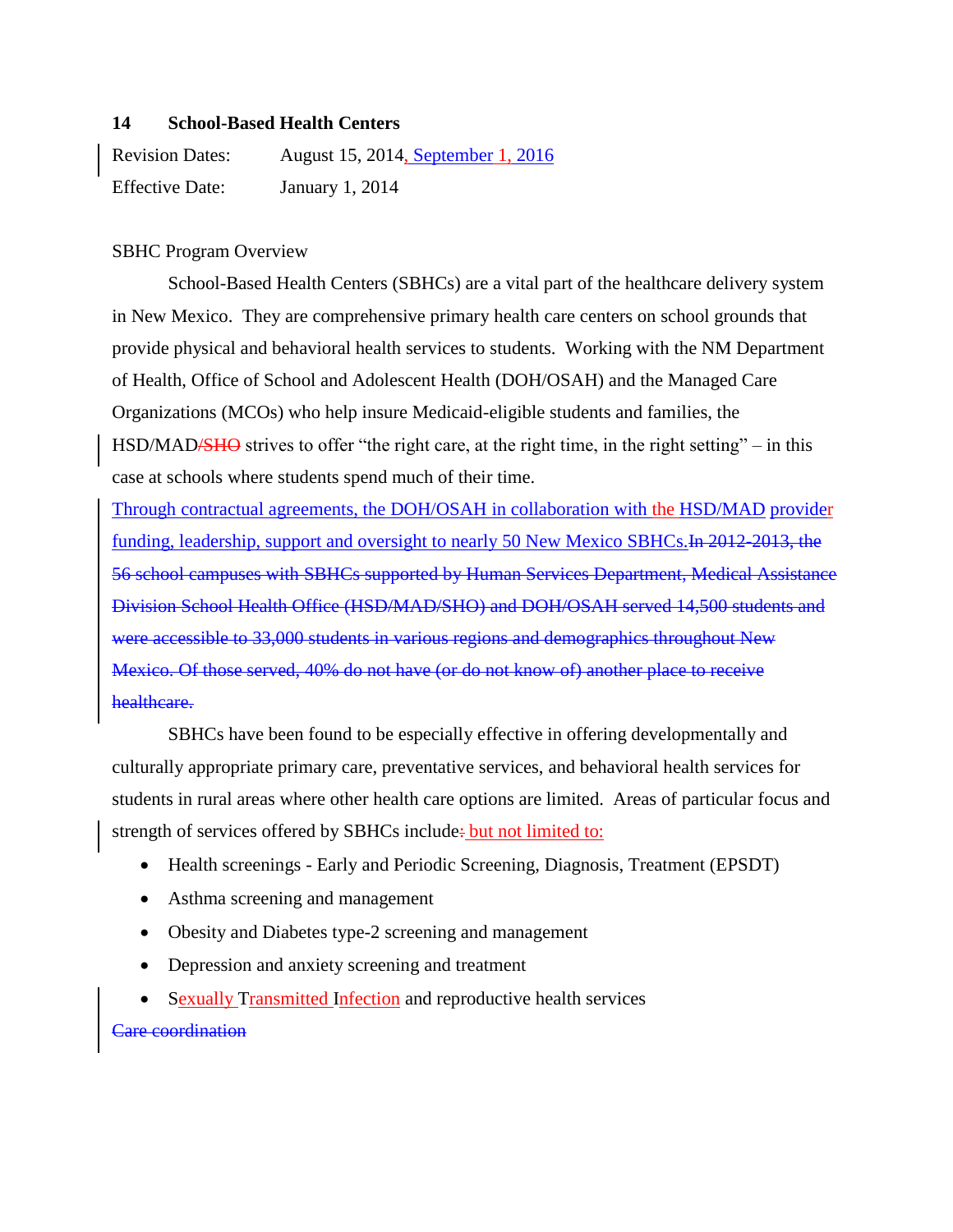SBHCs promote positive health behaviors and healthcare literacy by increasing healthy knowledge and decision-making skills in the students they serve. And by serving students in a school setting, SBHCs limit the amount of time students miss school to receive healthcare services, leading to increased in-class time and fewer absences for a positive effect on student academics as well as positive health outcomes.

SBHCs are uniquely positioned to be on the ground members of the care coordination team and should be centrally involved in reaching and working with student members: SBHCs can assist the MCO with reaching the student member to conduct the initial risk level assignment. SBHCs use a comprehensive risk and resiliency-screening instrument called the Student Health Questionnaire (SHQ). The SHQ identifies a student's current health needs, presence of mental health issues and/or substance abuse, and living arrangements. Through the SHQ, SBHCs often identify higher risk students, i.e., those who are medically complex or fragile, have high emergency room use, have a high risk mental health diagnosis or are seriously and persistently mentally ill, and homeless; SBHCs can be utilized after the initial risk assignment to complete a more comprehensive assessment of the student member who appears to have a higher level need for care coordination; SBHCs, based on the assessment, can then participate with students, families and the MCOs in development and implementation of the students' care plans. The HSD/MAD/SHO supports School-Based Health Centers by providing Medicaid claims reimbursements through MCOs, ensuring that SBHCs and their medical providers get paid for their services to Medicaid clients as appropriate. Working with DOH/OSAH, HSD/MAD/SHO helps certify SBHCs to ensure they meet state quality standards. HSD/MAD/SHO also promotes quality improvement of SBHCs so they can offer the best services possible.

SBHC Certification Site Review Process

FQHC/Medical Entity Sponsored Sites

A SBHC funded by DOH/OSAH is eligible to become certified by HSD/MAD indicating a demonstrated adherence to SBHC Standards and Benchmarks and is eligible to bill Medicaid upon passing initial site review certification and a recertification site review once every 3 years. MCO Responsibilities

1. MCOs will perform site reviews for SBHCs sponsored by Medical Entities after initial certification. HSD/MAD will provide the MCOs with a list of SBHCs in need of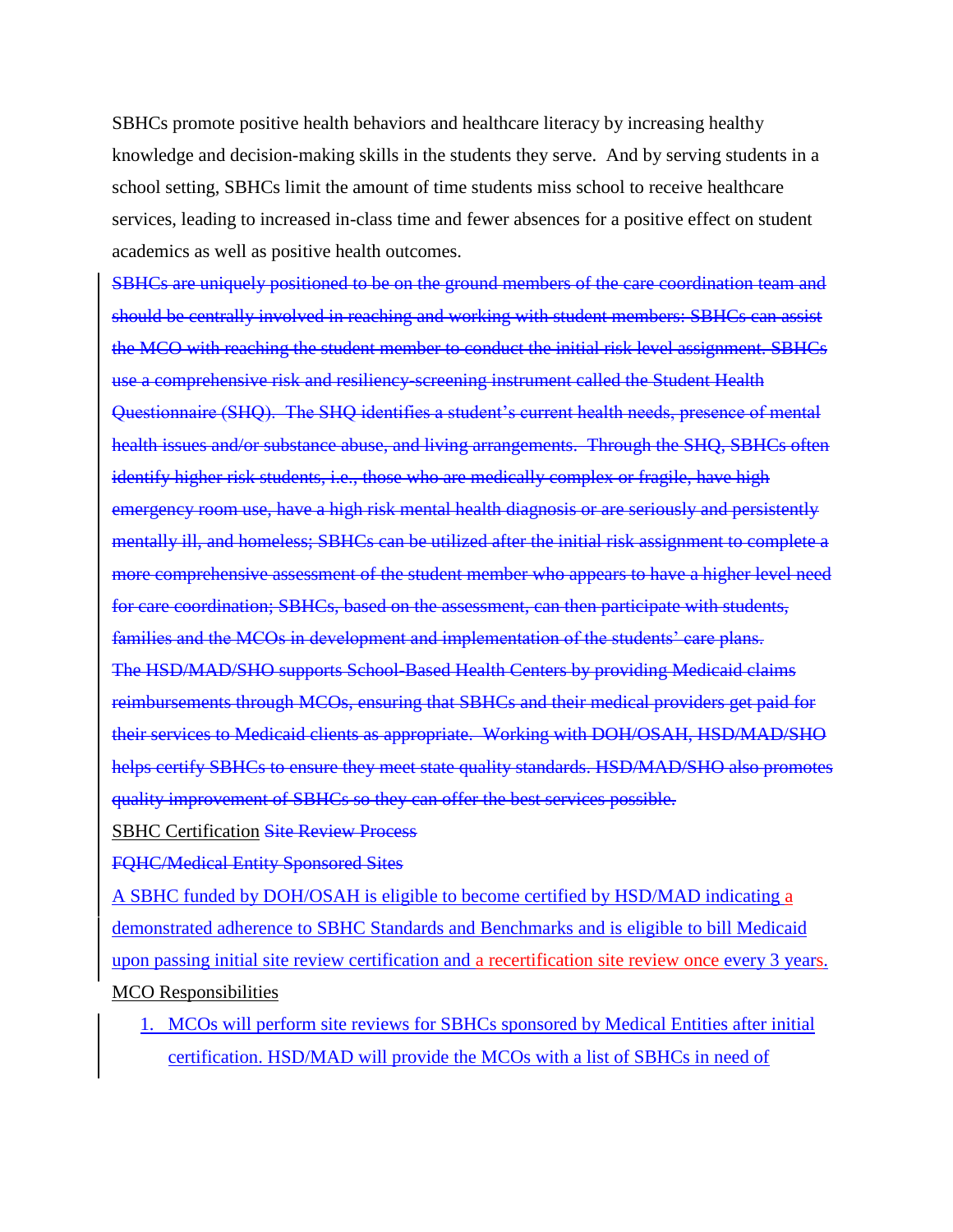recertification, recertification due date, and the MCO responsible for performing the site review.

- 2. The recertification site review will be conducted by the assigned MCO by the last day of the month in which the site review is due.
- 3. The MCO will schedule the site review with the Medical Sponsor.
- 4. The SBHC Standards and Benchmarks, SBHC Site Review Self-Assessment, and the Site Review Guide will be sent by the MCO to the Medical Sponsor one month prior to the site review.
- 5. One month prior to the site review, the MCO will instruct the Medical Sponsor on selection process for medical records for review. A minimum of fifteen medical records per SBHC must be made available to the Site Review Team.
	- a. The selection of medical records must include a minimum of five from each type of service (Physical Health, Behavioral Health, Dental) provided at the SBHC.
	- b. Preferred records are those of students who receive more than one type of service. These records can be counted as one of the five for each service type.
	- c. If the SBHC has provided services to fewer than fifteen students, then the medical records of all students served must be made available for review.
- 6. The MCOs will instruct the Medical Sponsor to have the following items available, hard copy or electronic, at the site review:
	- a. SBHC Policy and Procedure Manual, including the policies and procedures described in the SBHC Standards and Benchmarks and the SBHC Site Review Self-Assessment,
	- b. Staff training logs, complaint logs, personnel files, facility licenses, Material Safety Data Sheets (MSDS), pharmacy logs, laboratory logs, and requested medical records, and
	- c. The completed SBHC Site Review Self-Assessment.
- 7. The MCO is not required to perform site reviews at the SBHC locations. The SBHCs may use photographs or audiovisuals to provide evidence that the clinics have required items such as "No Smoking" signs, "Handicap Accessibility" signs, or possession of appropriate licenses.
- 8. On the day of the site review, the review team will: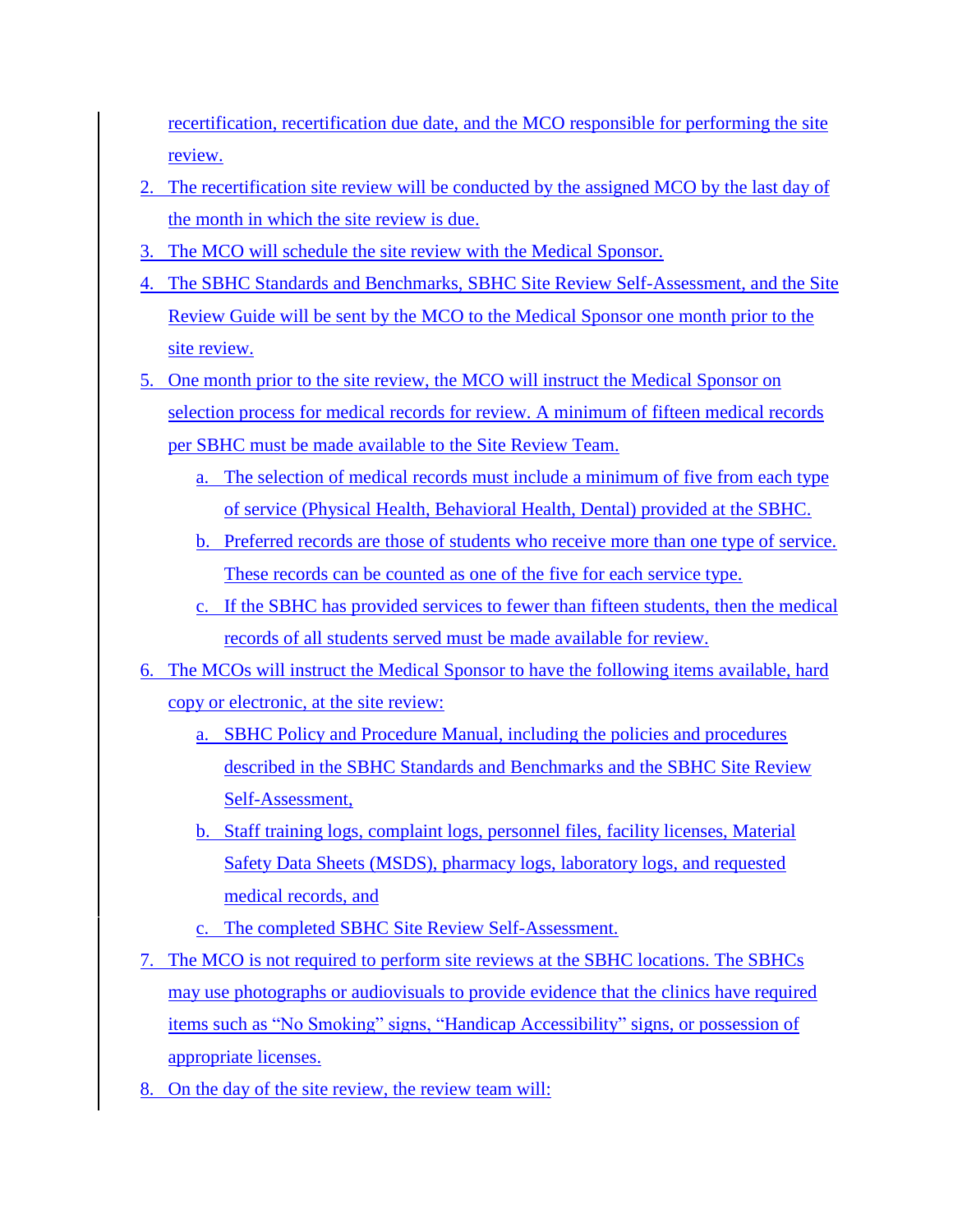- a. Meet with the clinic staff and sponsor representatives to review the site review process,
- b. Review the completed SBHC Site Review Self-Assessment,
- c. Use the HSD/MAD electronic Assessment Tool to determine adherence to the SBHC Standards and Benchmarks. The Medical Record review can include all 15 or a random selection of medical records per SBHC, and
- d. Conduct an exit interview with the staff and sponsor to discuss findings, questions, concerns, and recommendations. A verbal indication will be given of the certification status.
- 9. The MCO will deliver the site review documentation to HSD/MAD to compile the data and make the final determination for recertification.

The MCOs will be responsible for doing the certification visits for SBHC sites that are sponsored by a FQHC or other medical entity (i.e., hospital). The MCOs will visit and certify the sponsoring entity and sponsoring entities will then be responsible for making sure that the sites adhere to the Standards and Benchmarks for Participation as required by DOH/OSAH. The MCOs will communicate the results of these visits with DOH/HSD.

# DOH/HSD Responsibilities

- 1. Initial certification for new SBHCs, SBHCs with new sponsors, and Independent/Non-Medical Entity sponsored sites will receive a joint site review by DOH/OSAH and HSD/MAD for certification. DOH/OSAH and HSD/MAD will follow the same process as the MCOs for site reviews.
- 2. HSD/MAD will compile the data from all site reviews and determine if the SBHC and Sponsor have passed the site review and earned certification/recertification.
- 3. HSD/MAD will issue a letter to the SBHCs, Sponsor, DOH/OSAH, and the MCOs within 10-15 business days after completion of site review indicating whether the SBHC has passed or failed the review.
	- a. If the SBHC/Sponsor passed, the HSD/MAD letter will include the effective date the SBHC and Sponsor are eligible to begin billing Medicaid.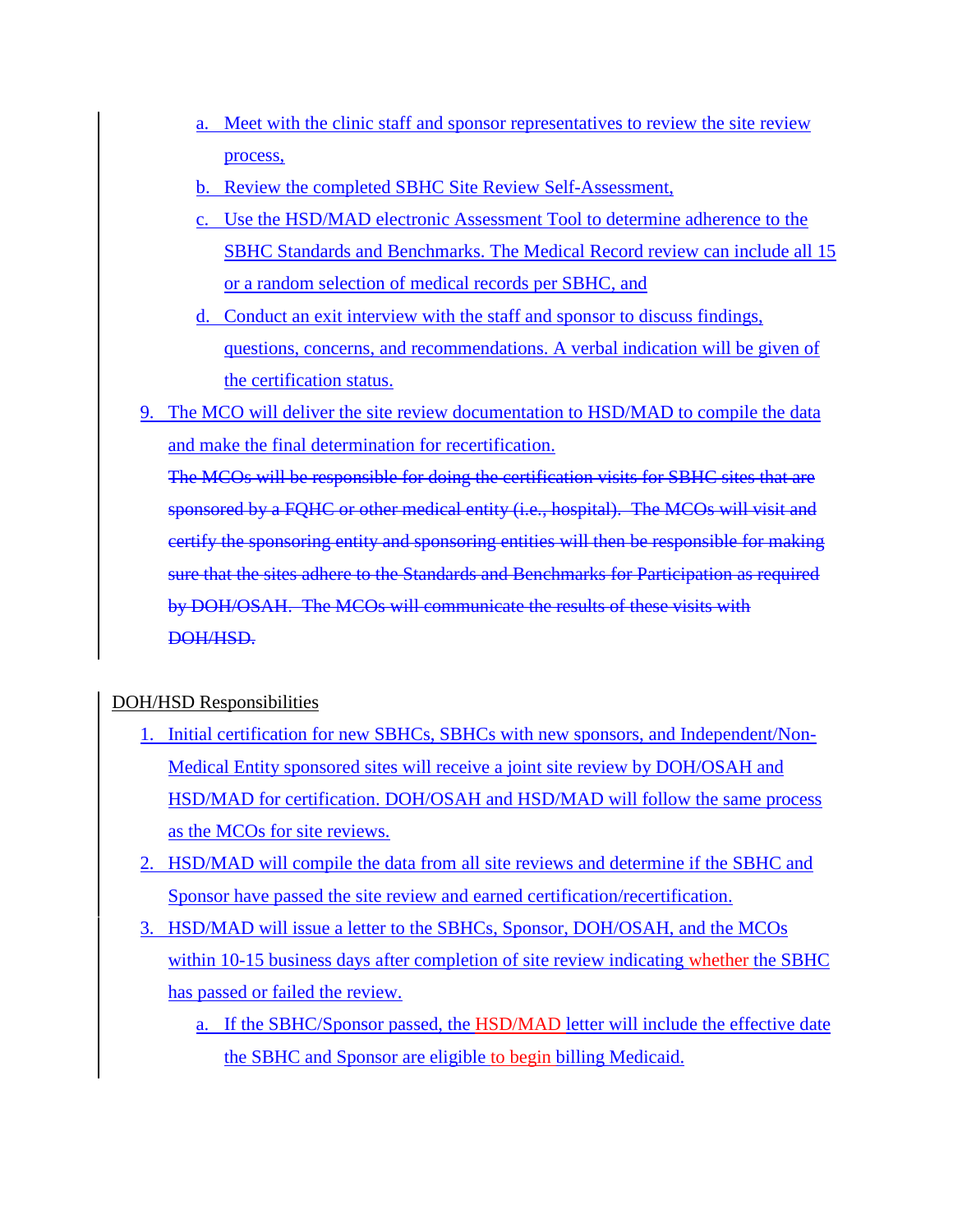- b. If the SBHC/Sponsor failed, the HSD/MAD letter will include the reasons and requirements the SBHC must complete to pass the certification/recertification process. If the SBHC/Sponsor is not able to correct the noted deficiencies within 10 business days from receipt of letter, HSD/MAD will send notification to the SBHC/Sponsor requesting a Corrective Action Plan (CAP).
	- i. The CAP must address each noted deficiency, action steps required to correct the deficiency, and the desired outcome with a due date.
	- ii. The SBHC/Sponsor will have 60 calendar days upon receipt of the notification to implement the CAP and correct all deficiencies. Evidence of the corrections must be submitted to HSD/MAD before or on the  $60<sup>th</sup>$ day.
	- iii. HSD/MAD will determine if another site visit is required based on the CAP and resolution of deficiencies.
	- iv. HSD/MAD will send a letter of certification/recertification to the SBHC, Sponsor, DOH/OSAH, and the MCOs within 5 business days of resolution of deficiencies and completion of the CAP,.
	- v. If CAP is not completed and deficiencies are not resolved, HSD/MAD will collaborate with DOH/OSAH to determine if certification/recertification is possible and next steps.
	- vi. HSD/MAD will retain the ability to suspend Medicaid billing privileges for any SBHC that does not adhere to the SBHC Standards and Benchmarks.

DOH/OSAH will communicate with the MCOs which SBHC sites are under the sponsorship of a FQHC or other medical entity. DOH/OSAH will do visits to individual SBHC sites to ensure that the Standards and Benchmarks for Participation are being appropriately adhered to. If DOH/OSAH finds serious deficiencies that they feel may affect Medicaid billing, they will place the site on a Corrective Action Plan (CAP) and request that HSD/MAD/SHO participate in a return visit to ensure the CAP has been properly implemented. HSD/MAD/SHO will retain the ability to suspend Medicaid billing privileges for any sites that does not adhere to the Standards and Benchmarks for Participation.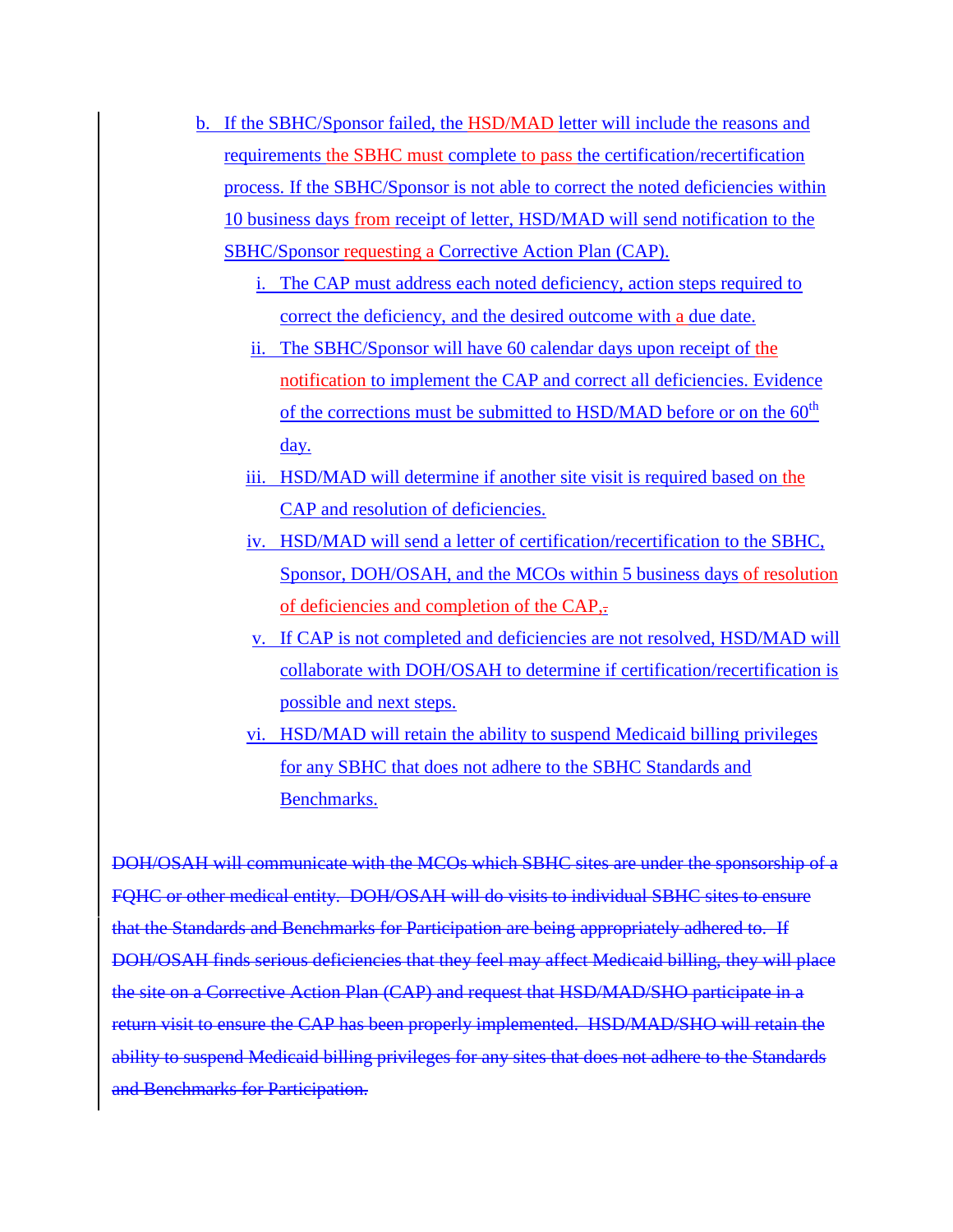Independent/Non-Medical Entity Sponsored Sites

DOH/OSAH and HSD/MAD/SHO will maintain the current process of a joint certification site review process for "independent" sites that are sponsored by non-medical entities (i.e., nonprofits, universities, Regional Education Cooperatives (RECs)) to ensure that the Standards and Benchmarks for Participation are being appropriately adhered to. This site review will also serve as the certification to the MCOs that the site is allowed to participate in Medicaid billing. Sites found to be in non-compliance the Standards and Benchmarks for Participation will be placed on a Corrective Action Plan that will be monitored by DOH/OSAH and HSD/MAD/SHO. All deficiencies will need to be corrected before a site is certified/re-certified for participation in Medicaid billing. The results of the site reviews will be communicated with the MCOs.

Confidential Services and Suppression of Explanation of Benefits (EOBs) for SBHC Services Under New Mexico law: $\frac{1}{2}$  There are a number of circumstances in which an adolescent (an unemancipated minor) may consent to receive services without parental consent, including the following:

Treatment for Sexually Transmitted Diseases:

Under Section 24-1-9 (capacity to consent to examination and treatment for a sexually transmitted disease), any person regardless of age has the capacity to consent to an examination and treatment by a licensed physician for any sexually transmitted disease; however, under Section 24-1-9.4, disclosure of the test results is authorized "to the subject of the test or the subject's legally authorized representative, guardian or legal custodian."

Pregnancy Examination and Diagnosis:

Under Section 24-1-13 (pregnancy; capacity to consent to examination and diagnosis), any person, regardless of age, has the capacity to consent to an examination by a licensed physician for pregnancy.

Family Planning Services: